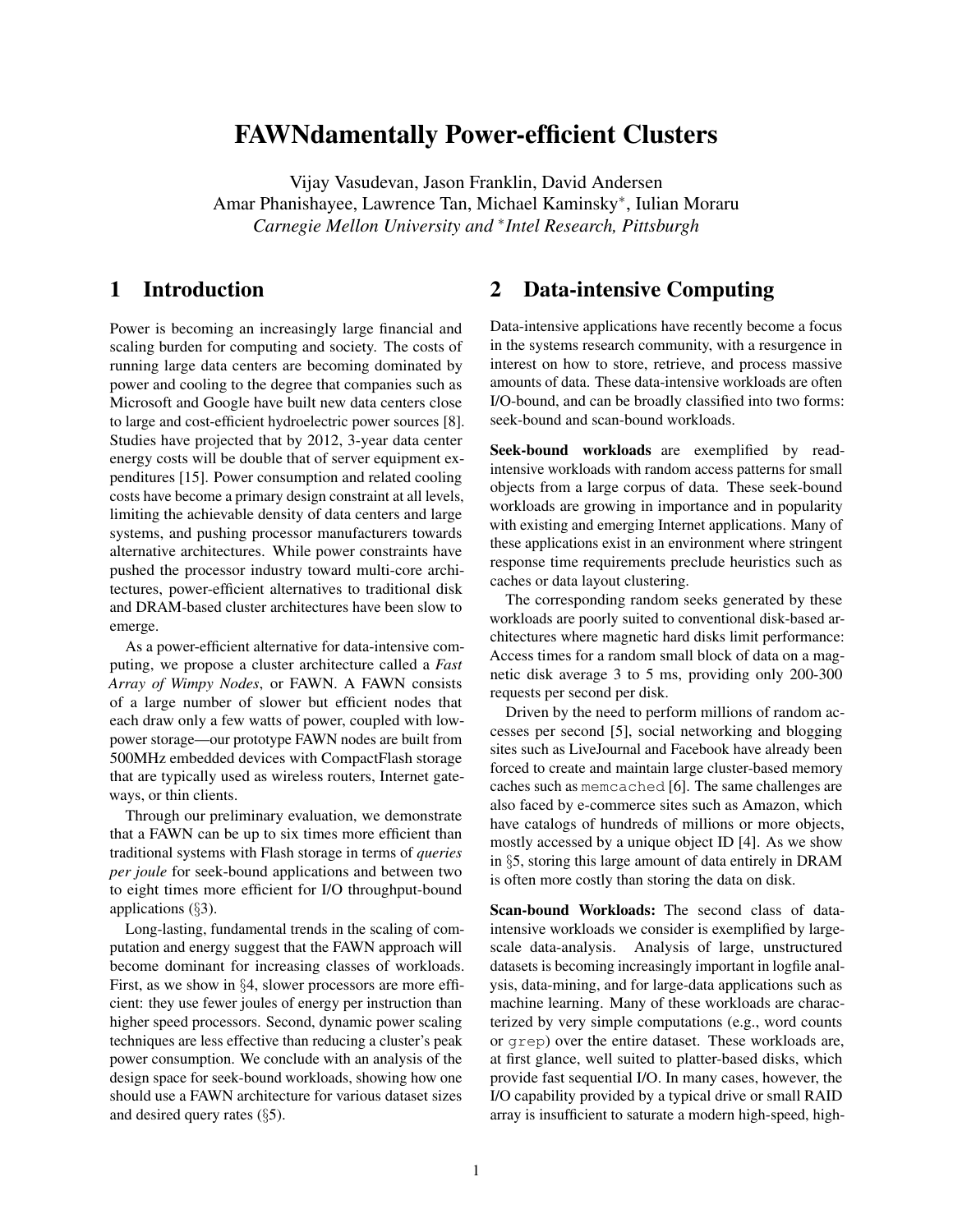| <b>System / Storage</b>        | OPS  | <b>Watts</b> | Queries/sec<br>Watt |  |
|--------------------------------|------|--------------|---------------------|--|
| <b>Embedded Systems</b>        |      |              |                     |  |
| $\text{Alix3c2}$ / Sandisk(CF) | 1697 |              | 424                 |  |
| Soekris / Sandisk(CF)          | 334  | 3.75         | 89                  |  |
| <b>Traditional Systems</b>     |      |              |                     |  |
| Desktop / Mobi(SSD)            | 5800 | 83           | 69.9                |  |
| MachookPro / HD                | 66   | 29           | 2.3                 |  |
| Desktop / HD                   | 171  | 87           | 1.96                |  |

Table 1: Query rates and power costs using different machine configurations. Power measured using a WattsUp meter (**<http://wattsupmeters.com>**).

power CPU. As a result, performance is limited by the speed at which the storage system can deliver data to the processors.

As one example of scan-bound workloads underutilizing CPUs, Yahoo won the Terabyte Sort (TeraSort) benchmark in 2008 using a Hadoop cluster with nearly 4000 disks, sorting 1TB of records in 209 seconds [[18](#page-4-5)]. Google subsequently completed the benchmark 3 times faster, using a similar number and type of nodes but with 3 times as many disks [[9](#page-4-6)]. These numbers suggest that much of the speed improvement can be attributed to improving the rate that data can be delivered to the processor from storage, and that the high-speed, high-power CPUs used in the first example were under-utilized.

## <span id="page-1-0"></span>3 A Fast Array of Wimpy Nodes

We propose the Fast Array of Wimpy Nodes (FAWN) architecture, which uses a large number of "wimpy" nodes that act as data storage/retrieval nodes. These nodes use energy-efficient low-power processors combined with lowpower storage and a small amount of DRAM.

We have explored two preliminary workloads to understand how a FAWN system can be constructed. The first, FAWN-SEEK, examines exact key-value queries at large scale such as those seen in memcached and Amazon's Dynamo [[4](#page-4-4)]. The second, FAWN-SCAN, examines unstructured text mining queries similar to those expressed in frameworks such as Hadoop and MapReduce.

To understand the feasibility of a FAWN architecture, we evaluated several candidate node systems in their ability to satisfy random key-value lookups and simple scan processing.

FAWN-SEEK Performance: Table [1](#page-1-2) shows the rate at which these nodes could service requests for random keys from an on-disk dataset, via the network. The best embedded system (Alix3c2) using CompactFlash (CF) storage was six times more power-efficient (in queries/joule) than even the low-power desktop node with a modern SATAbased Flash device.

FAWN-SCAN Performance: We have performed two

<span id="page-1-2"></span>preliminary studies of scan-bound workloads. First, we look at the distributed sort benchmark provided by the Hadoop framework. Sorting 1 GB of data on one Alix3c2 node took 160 seconds while consuming only 4 W, providing a sort efficiency of 1.6MB per joule. In contrast, a traditional desktop machine with magnetic disk required only 53 seconds but consumed 130 W, a sort efficiency of 0.2MB per joule—eight times less efficient.

Next, we examine a workload derived from a machine learning application that takes a massive-data approach to semi-supervised, automated learning of word classification. The problem reduces to counting the number of times each phrase, from a set of thousands to millions of phrases, occurs in a massive corpus of sentences extracted from the Web. Our results are promising but challenging. FAWN converts a formerly I/O-bound problem into a CPU-bound problem, which requires great algorithmic and implementation attention to work well. The Alix3c2 wimpies can grep for a single pattern at 25MB/sec, close to the maximum rate the CF can provide. However, searching for thousands or millions of phrases with the naive Aho-Corasick algorithm in grep becomes memory-bound (and exceeds the capacity of the wimpy nodes, with unpleasant results).

We have optimized this search using a rolling hash function and large bloom filter to provide a one-sided error grep (false positive but no false negatives) that achieves roughly twice the power efficiency (bytes per second per watt) as a conventional node. However, this efficiency came at the cost of considerable implementation effort. Our experience suggests that efficiently using wimpy nodes for some scan-based workloads will require the development of easy-to-use frameworks that provide common, heavily-optimized data reduction operations (e.g., grep, multi-word grep, etc) as primitives. This represents an exciting avenue of future work: while speeding up hardware is difficult, programmers have long excelled at finding ways to optimize CPU-bound problems.

## <span id="page-1-1"></span>4 Why FAWN?

A FAWN's maximum power consumption is many times lower than a modern DRAM and disk-based cluster while serving identical workloads. Several trends in power and scaling suggest that the FAWN approach will continue to be an energy-efficient approach to building clusters for years to come.

1. The Increasing CPU-I/O Gap. One constant and consternating trend over the last few decades is the increasing gap between CPU performance and I/O bandwidth. The "memory wall" remains a challenge in scaling performance with both CPU frequency and with increasing core counts [[13](#page-4-7)]. For data-intensive computing workloads, stor-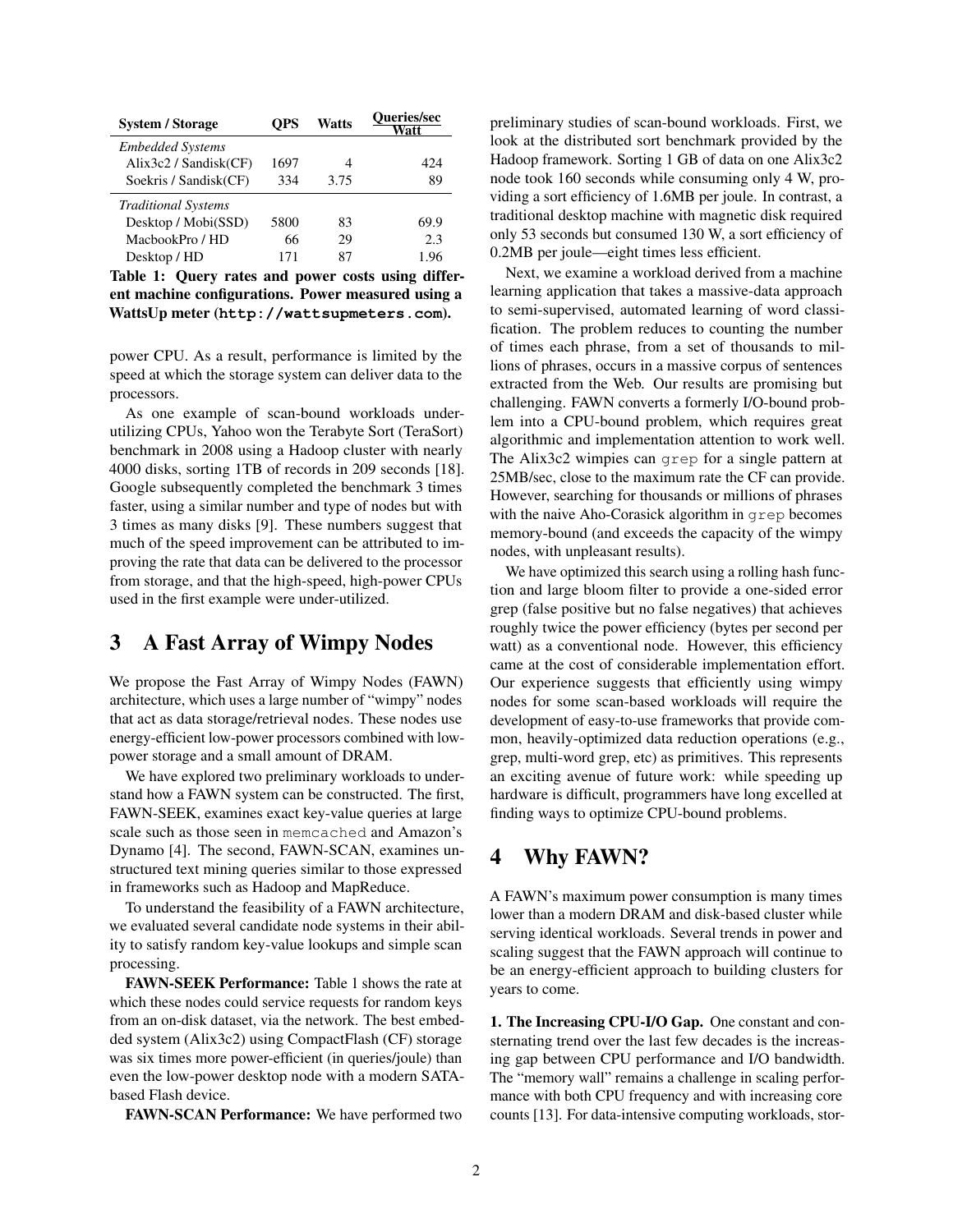

<span id="page-2-0"></span>Figure 1: Max speed (MIPS) vs. Instruction efficiency (MIPS/W) in log-log scale. Numbers gathered from publicly-available spec sheets and manufacturer product websites.

age, network, and memory bandwidth bottlenecks often cause low CPU utilization.

To efficiently run I/O-bound data-intensive, computationally simple applications, FAWN uses wimpy processors selected to reduce I/O-induced idle cycles while maintaining high performance. The reduced processor speed then benefits from a second trend:

2. CPU power consumption grows faster than speed. Techniques to mask the CPU-memory bottleneck come at the cost of energy efficiency. Branch prediction, speculative execution, and increasing the amount of on-chip caching all require additional processor die area; modern processors dedicate as much as half their die to L2/3 caches [[11](#page-4-8)]. These techniques do not increase the speed of basic computations, but do increase power consumption, making faster CPUs less energy efficient.

A FAWN cluster's slower CPUs dedicate more transistors to basic operations. These CPUs execute significantly more *instructions per joule* (or instructions/sec per Watt) than their faster counterparts (Figure [1\)](#page-2-0). For example, a Xeon 7350 operates 4 cores at 2.66GHz, consuming about 80W. Assuming optimal pipeline performance (4 operations per cycle), this processor optimistically operates at 530M instructions/joule—if it can issue enough instructions per clock cycle and does not stall or mispredict. A single-core XScale StrongARM processor running at 800MHz consumes 0.5W, providing 1600M instructions per joule. The performance-to-power ratio of the XScale is three times that of the Xeon, and is likely higher given real-world pipeline performance for data-intensive applications. Tellingly, this difference is more severe when considered as I/O operations per joule: the XScale has a 260MHz memory bus; the Xeon has a 1GHz memory bus, five times faster but at 160 times the power.



<span id="page-2-1"></span>Figure 2: Processor efficiency when adding fixed 0.1W system overhead.

3. Dynamic power scaling on traditional systems is surprisingly ineffective. "Energy-proportional" systems attempt to ensure that systems dynamically scale back power usage with decreasing load (e.g., operating at 20% utilization should use 20% of peak power). We argue that reducing peak power is more effective than dynamic power scaling for several reasons.

First, dynamic voltage and frequency scaling (DVFS) benefits for CPUs are now quite limited. A primary energy-saving benefit of DVFS was its ability to reduce voltage as it reduced frequency, but modern CPUs already operate near the voltage floor. Also, transistor leakage currents quickly become a dominant power cost, which drops much more slowly as frequency is reduced [\[3\]](#page-4-9).

Second, non-processor components have begun to dominate energy consumption in data centers [[1](#page-4-10)], requiring that all components be scaled back with demand, including device controllers and power supplies. Despite improvements to power scaling technology, systems remain most power-efficient when operating at peak power [[19](#page-4-11)]. Given the difficulty of scaling all system components, we must therefore consider "constant factors" for power when calculating a system's instruction efficiency. Figure [2](#page-2-1) plots processor efficiency when adding a fixed 0.1W cost for system components such as Ethernet. Because powering 10Mbps Ethernet dwarfs the power consumption of the tiny sensor-type processors that consume only micro-Watts of power, their efficiency drops significantly. The best operating point exists in the middle of the curve, where the fixed costs are amortized while still providing energy-efficiency.

Newer techniques aim for energy proportionality by turning machines off and using VM consolidation, but the practicality of these techniques is still being explored. Many large-scale systems often operate below 50% utilization, but opportunities to go into deep sleep states are few and far between [[1](#page-4-10)], while "wake-up" or VM migration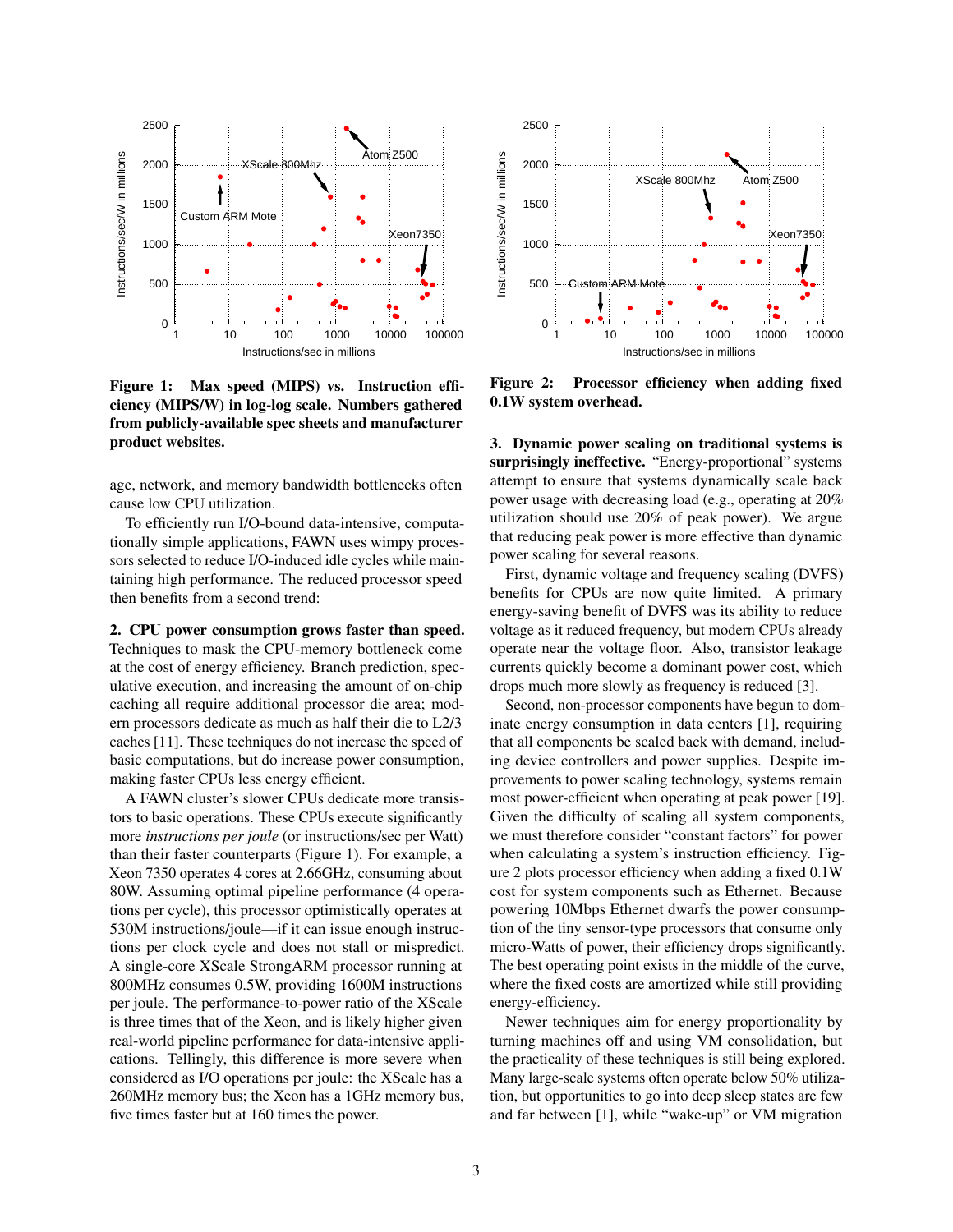penalties can make these techniques less energy-efficient. Also, VM migration may not apply for some applications, e.g., if datasets are held entirely in DRAM to guarantee fast response times.

Even if techniques for dynamically scaling below peak power were effective, operating below peak power capacity has one more drawback:

#### 4. Peak power consumption limits data center density.

Data centers must be provisioned for a system's maximum power draw. This requires investment in infrastructure, including worst-case cooling requirements, provisioning of batteries for backup systems on power failure, and proper gauge power cables. FAWN significantly reduces maximum power draw in comparison to traditional cluster systems that provide equivalent performance, thereby reducing infrastructure cost, reducing the need for massive overprovisioning, and removing one limit to the achievable density of data centers.

Finally, energy proportionality alone is not a panacea: systems ideally should be both proportional *and* efficient at 100% load. In this paper, we show that there is significant room to improve energy efficiency, and the FAWN approach provides a simple way to do so.

### <span id="page-3-0"></span>5 Alternatives: *When* FAWN?

Next, we address when one should use a FAWN or a traditional system by estimating the three-year total cost of ownership for a cluster serving a seek-bound workload.

A cluster needs enough nodes to both hold the entire dataset and to serve a particular query rate. For a dataset of *DS* gigabytes and a query rate *QR*, the number of nodes in a cluster is:

$$
N = \max(\frac{DS}{\frac{gb}{node}}, \frac{QR}{\frac{qr}{node}})
$$

We define the 3-year total cost of ownership (TCO) for an individual node as the sum of the capital cost and the 3-year power cost at 10 cents per kWh.

If a cluster's TCO grows linearly with the number of nodes, the *ratio* of dataset size to query rate informs the relative importance between storage size and query rate. For large dataset size to query rate ratios, the number of nodes required is dominated by the storage capacity per node: the important metric is the total cost per GB for an individual node. Conversely, for small datasets with high query rates, the per-node query capacity dictates the number of nodes: the dominant metric is queries per second per dollar. Between these extremes, systems must provide the best tradeoff between per-node storage capacity, query rate, and power cost.

To better understand these tradeoffs, we provide statistics for several candidate systems in Table [2;](#page-3-1) we choose

| System         | Cost     | W   | <b>OPS</b> | <b>Oueries</b><br>Joule | GB<br>Watt | тсо<br>$G$ <sub>B</sub> | тсо<br>$\overline{\mathrm{OPS}}$ |
|----------------|----------|-----|------------|-------------------------|------------|-------------------------|----------------------------------|
| Traditionals:  |          |     |            |                         |            |                         |                                  |
| $5-2TB$ HD     | \$2K 250 |     | 1500       | 6                       | 40         | 0.26                    | 1.77                             |
| 160GB PCIe SSD | \$8K 220 |     | 200K       | 909                     | 0.7        | 53                      | 0.04                             |
| 64GB DRAM      | 83K -    | 280 | 1М         | 3.5K                    | 0.2        | 58                      | 0.004                            |
| <i>FAWNs:</i>  |          |     |            |                         |            |                         |                                  |
| 2TB Disk       | \$350    | 15  | 250        | 16                      | 133        | 0.19                    | 1.56                             |
| 32GB SSD       | \$550    | 7   | 35K        | 5Κ                      | 4.6        | 17.8                    | 0.016                            |
| 2GB DRAM       | \$250    | 7   | 100K       | 14K                     | 0.3        | 134                     | 0.003                            |

<span id="page-3-1"></span>Table 2: Traditional and FAWN node statistics

a cluster composed of traditional nodes (base power of 200W and base cost of \$1000) or a FAWN system with wimpy nodes (base power of 5W, \$150), pairing each node with several storage solutions. Costs for traditional machines were calculated based on real quotes obtained when building an 80-node traditional cloud computing cluster, and then dividing by a factor of two to account for even larger bulk discounts; costs for FAWN machines were based on private communication with a large manufacturer. These prices exclude the significant costs of power and cooling infrastructure, further biasing against FAWN nodes, which require significantly less power and cooling for a given performance or storage requirement.

*Traditional+Disk* pairs a single server with five 2TB high-speed disks capable of 300 queries/sec. Each disk consumes 10W. *Traditional+SSD* uses two Fusion-IO 80GB Flash SSDs, each also consuming about 10W. *Traditional+DRAM* uses eight 8GB server-quality DRAM modules, each consuming 10W.

*FAWN+Disk* nodes use one 2TB 7200RPM disk: we assume wimpy nodes have fewer connectors available on the board. *FAWN+SSD* uses one 32GB Intel SATA Flash SSD, consuming 2W. *FAWN+DRAM* uses a single 2GB, slower DRAM module, also consuming 2W.

Figure [3](#page-4-12) shows which base system has the lowest cost for a particular dataset size and query rate, with dataset sizes between 100GB and 10PB and query rates between 100K and 1 billion per second. The dividing lines represent a boundary across which one system becomes more favorable than another.

For large dataset to query rate ratios, *FAWN+Disk* provides the lowest TCO because it has the lowest total cost per GB. Intriguingly, if they can be configured with sufficient disks per node (over 50), a traditional system + disks wins for exabyte-sized workloads with low query rates, though this disappears off of our graph (and packing 50 disks per machine may harm reliability).

For small dataset to query rate ratios, *FAWN+DRAM* costs the fewest dollars per queries/second, keeping in mind that we do *not* examine workloads that fit entirely in L2 cache on a traditional node. This observation is similar to that made much earlier by the intelligent RAM project, which coupled processors and DRAM to achieve